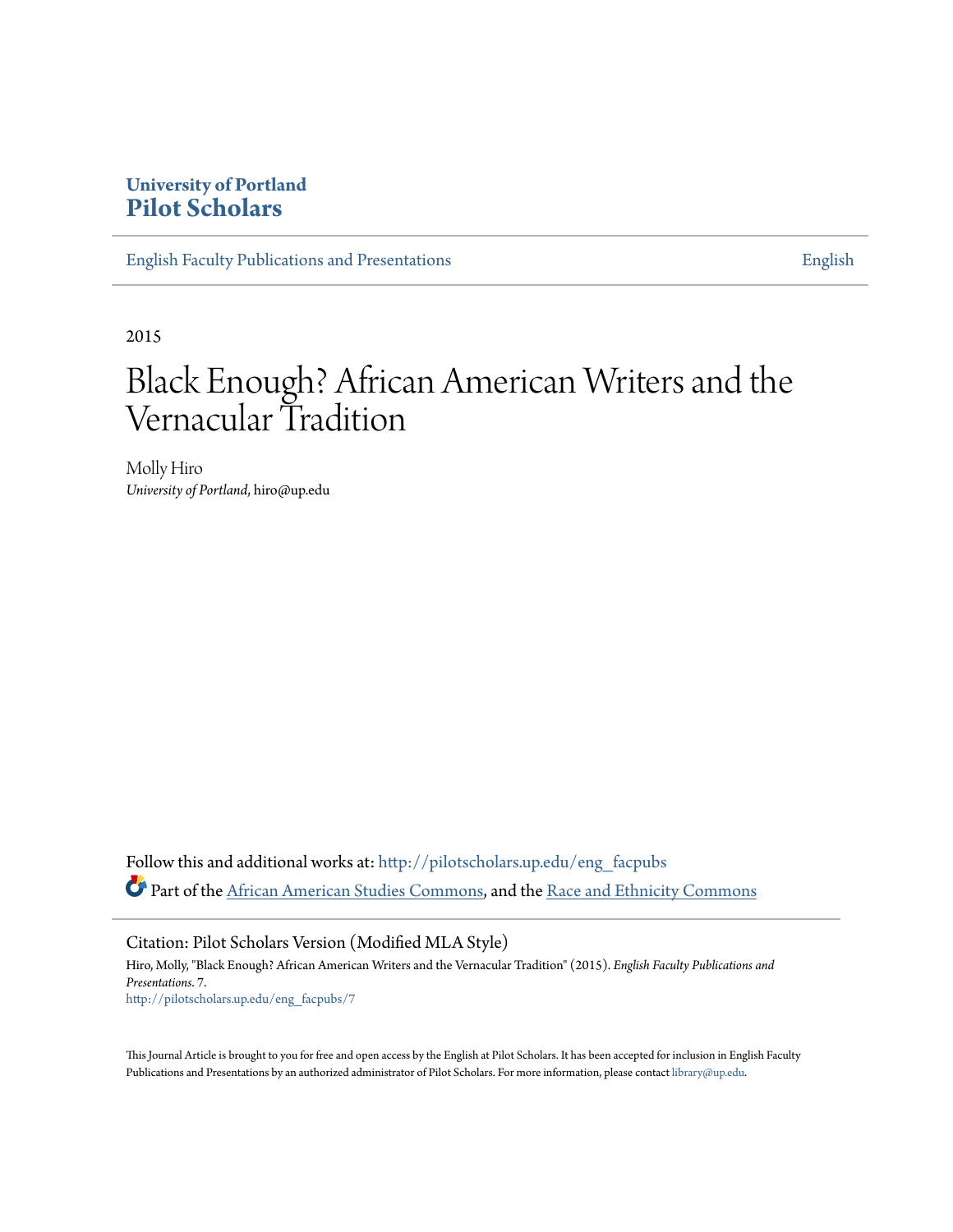Mercy College Plenary Session 21 November 2014 Professor Molly Hiro Fulbright Scholar, University of Mysore

ABSTRACT: How do we define the category of African American literature? Is there some set of shared characteristics unifying texts by Black Americans from the nineteenth century to the present? One way of answering these questions is to point to the vernacular, or folk tradition of African Americans; in many Black-authored texts we find traces of the folktales, slave spirituals, and jazz and blues music that compose that tradition. Yet African American writers have had a complicated relationship to the vernacular, with some rejecting it entirely and others insisting it is just one of their influences. This paper investigates the relationship between some representative African American writers and the Black folk tradition, demonstrating how current discussions of racial authenticity—of being "black enough"—are deeply tied to this dynamic between individual and cultural inheritance.

## **Black Enough? African American Writers and the Vernacular Tradition**

Since the cultural studies revolution of the 1970s and 1980s, the canon of American literature has been exploded wide open. No longer limited to "great men" such as Emerson, Thoreau, Hawthorne, and Melville, American literature courses now include many examples of texts by women writers and writers of color, among whom African American writers are perhaps most common. Indeed, African American studies has become a discipline of its own, with most U.S. colleges offering courses in African American literature and history, and many larger universities staffing whole departments and majors dedicated to the field. Even here in India, or at least in Mercy College's M.A. program, African American literature is significantly represented in the American Ethnic Literature and American literature courses.

Yet just because African American literature is now institutionalized, this does not mean its definition is necessarily clear. It's still worth stopping to ask from time to time: What is African American literature? The answer may at first seem quite simple: would not African American literature as a category be delimited to those novels, stories, poems, plays, and works of nonfiction by writers who are themselves African American? Perhaps, although defining precisely who is African American has also been controversial in the U.S., thanks to a history of racial intermixture and shifting understandings of blackness. Moreover, delimiting the field in this way leaves out some pretty fascinating and telling representations of African Americans by white authors—consider for example Harriet Beecher Stowe's Uncle Tom in *Uncle Tom's Cabin*, or Mark Twain's "Nigger Jim" in *Adventures of Huckleberry Finn*.

Even if we could agree on a clear definition of who, precisely, is African American and therefore delimit the field of African American literature, there might still be further narrowing to do. Indeed, most classes in or collections of African American literature in fact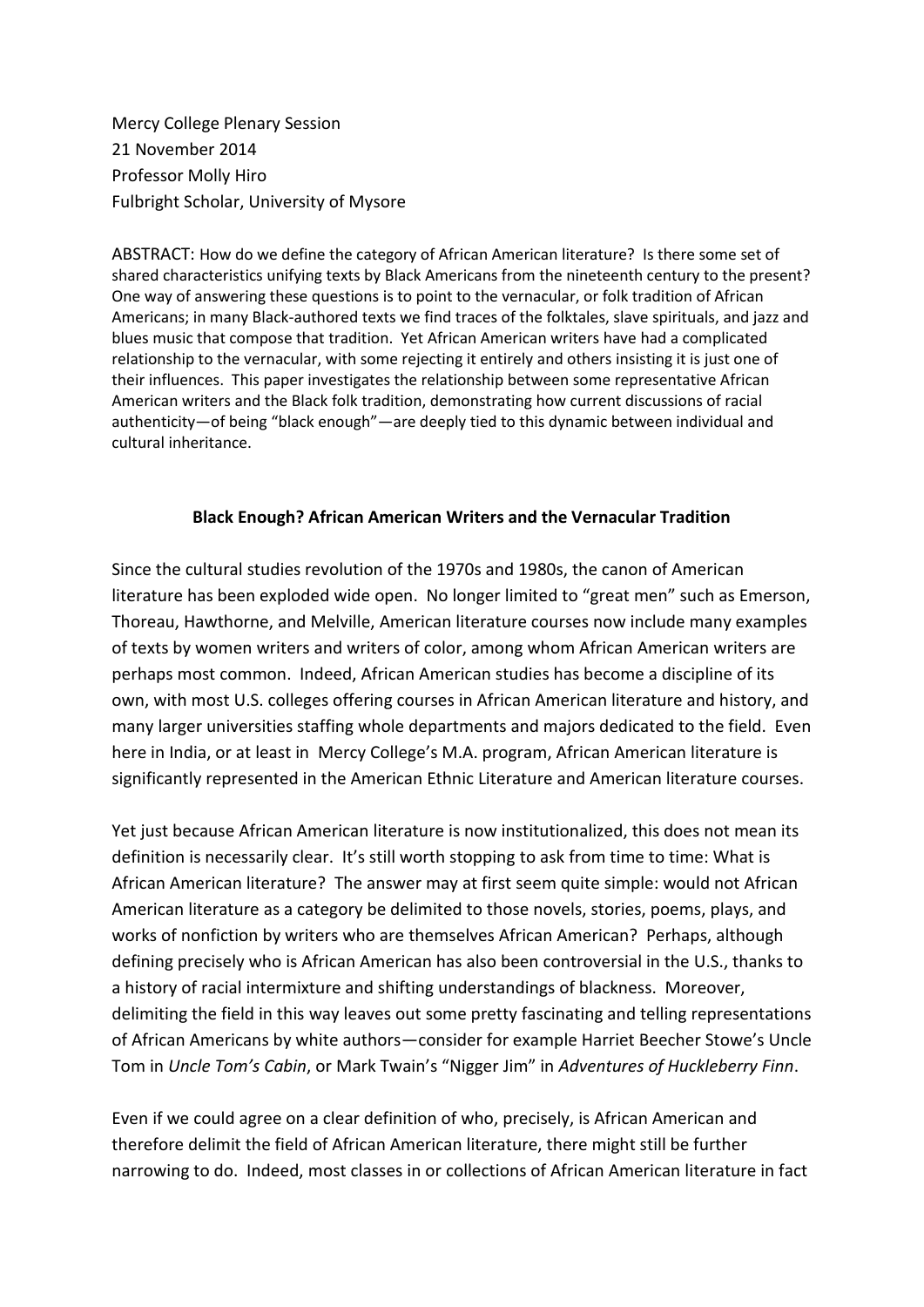choose texts not only by racial others, but also somehow about the experience of being a racial other. Another—and this is the one I will focus on today—is to root the genre of African American literature in the tradition of the African American vernacular. Applicable to any culture, the term "vernacular" refers to a folk tradition, and is frequently used in contradistinction to the more mainstream, dominant tradition. Literature of the vernacular is often oral, rather than written, and collectively authored, rather then the work of one individual. In African American literature, this term can describe texts as diverse as the spirituals, work songs, and folk tales from slavery times, as well as blues and jazz from the 20<sup>th</sup> century, and hip-hop lyrics from today.

In what follows, I argue that such an association between the vernacular or folk tradition and the boundaries of African American literature has been both useful for conceiving of a unique and distinct tradition, and important for recuperating vernacular forms which were once thought of as lesser. However, what I want to argue in this paper is that any such attempt to draw more narrowly the boundaries of an identity-based genre can produce a restrictive litmus test, by which critics and readers become preoccupied with whether a text is or is not "black enough," rather than thinking about what is new and interesting about its engagement with race—or with any other concern. At the end I will suggest alternative methods of engaging with identity-based literature.

In the 1980s, as the field was coming into its own, Henry Louis Gates published his landmark work *The Signifying Monkey*, which argued for the central role of vernacular culture to both African American literature and literary criticism. For Gates, African American literature as a genre is unified by certain characteristics: it is linked, overtly or subtly, to the African American vernacular; it builds or riffs upon previous artistic forms; and in so repeating previous forms, it parodies them or comments upon them, often in a spirit of irony, humor, and, at the same time, protest. From ragtime's syncopated take on familiar classical music, to contemporary hip-hop's sampling of 1970s funk lines, to Toni Morrison's weaving of African folk tales and 19th century forgotten histories into her novels *Song of Solomon* and *Beloved*, African American art in Gates's characterization is double-voiced—simultaneously imitative and innovative.

Perhaps not surprisingly, then, when the first edition of the Norton Anthology of African American literature was published in the 1990s—with Gates as one of the chief editors—the vernacular tradition occupied a fundamental place in the nearly 3000 page collection. Indeed, while Norton's other anthologies (of British and American literature) are organized according to a rigorous chronology (by the author's birthdate, from earliest to most recent), this Norton opens not with the earliest published African American author, Jupiter Hammon who was born in 1711, but with a 150-page sheaf of samplings from "The Vernacular Tradition," featuring spirituals, worksongs, folk-tales, and even blues and hip-hop lyrics from recent years. This editorial choice, then, is quite significant and not at all accidental.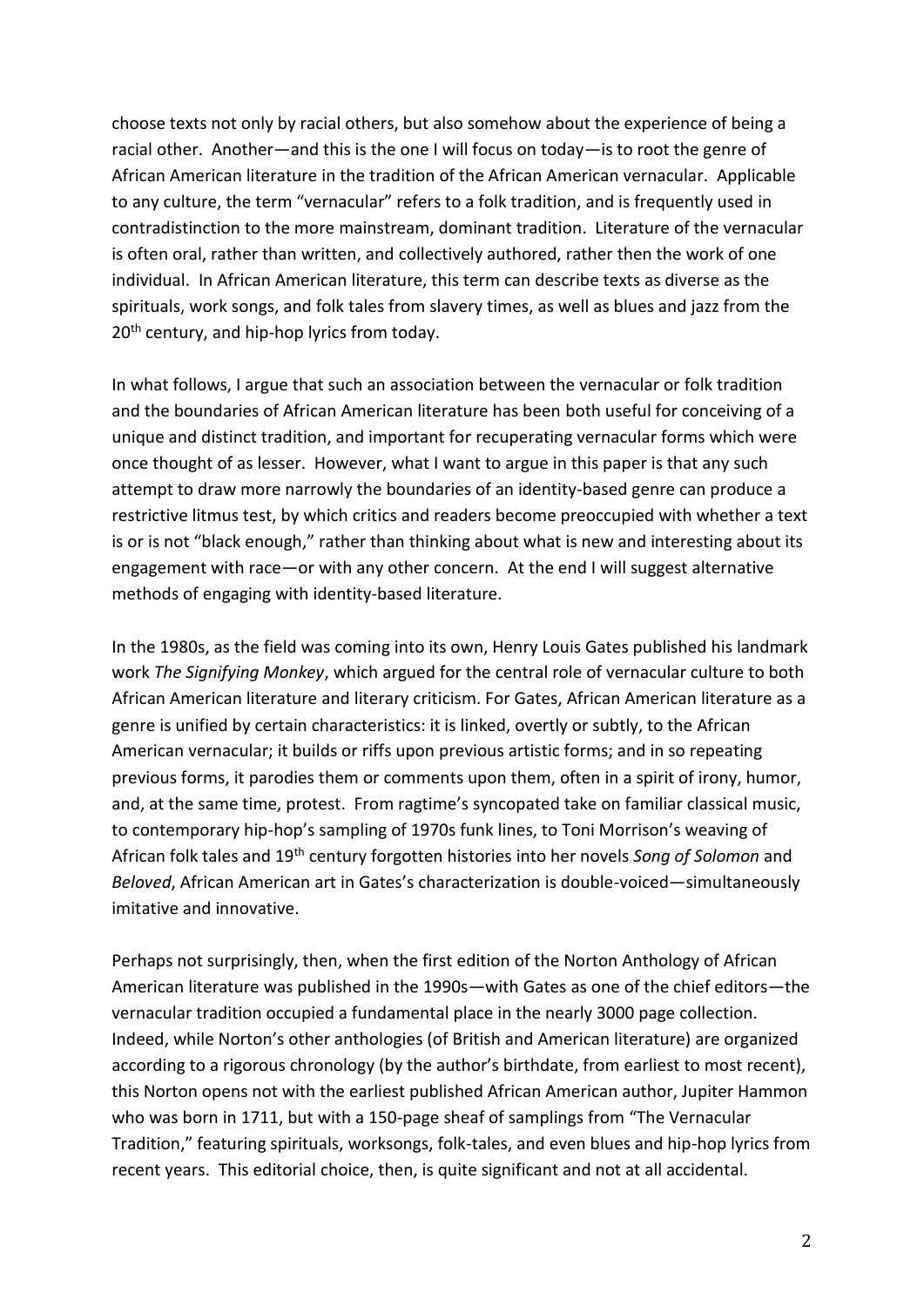Indeed, by making students pass through a sort of "vernacular gateway" before they encounter even the earliest black American writers, the Norton makes a clear argument that this tradition forms the foundation of African American literature as we know it.

This claim then serves to problematize the place of certain writers, especially those from before the twentieth century, in the African American literary canon. Take the case of Phillis Wheatley, for instance. By any account her story is astounding: born in Africa in 1753, she was sold into slavery and shipped to America at the age of seven. She had the great fortune to end up with a liberal slave master who recognized her prodigious mind and provided her an education, and by the age of 16, she had written a book of poetry in the neoclassical style in fashion in her Eighteenth century era, published in 1773. Yet, the earliest assessments of African American writing express at best ambivalence about Wheatley as a foremother of the genre. Branding her work pathetic, imitative, or passionless, some argued that her poems didn't speak to the truths of black experience or to the horrors of slavery and as such do not represent a good model of African American literature.

A look at her most famous poem, "On Being Brought from Africa to America" (1773), can help us grapple with why she has been such a controversial figure:

> Twas mercy brought me from my Pagan land, Taught my benighted soul to understand That there's a God, that there's a Saviour too: Once I redemption neither sought nor knew. Some view our sable race with scornful eye, "Their colour is a diabolic die." Remember, Christians, Negros, black as Cain, May be refin'd and join th'angelic train. (*Norton* 219)

It's not hard to see what readers have found unsettling about this poem. What Wheatley calls "mercy" –the bringing of hundreds of thousands of people from Africa to become slaves in the U.S.—others would label brutal human trafficking or a radical corruption and betrayal of American ideals.

Yet we must also keep in mind the pressures Wheatley faced in her efforts to publish her poetry. So unbelievable was it that a mere slave of African descent could produce such writing by herself that Wheatley was summoned to appear in court before Boston's most prominent leaders who doubted the veracity of her authorship. They required her to answer a series of questions to test her knowledge. She passed the test, but to be published, her book had to include a preface and authenticating statement signed by eighteen white men to attest that she had in fact written the poems that followed.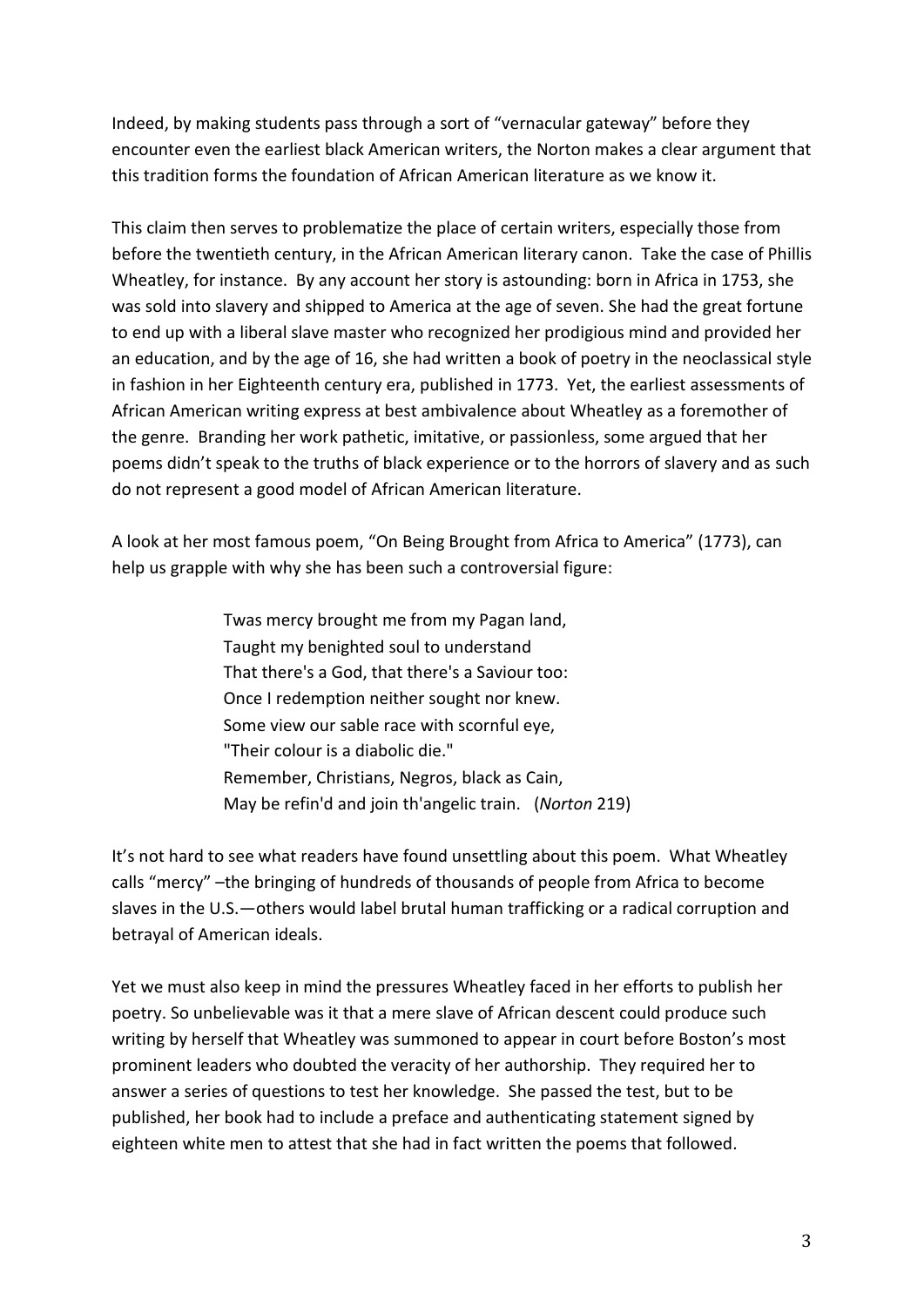In this context, then, we can see the real *impossibility* for Wheatley to write more broadly than she did. How could she speak out against slavery when the men who held power to publish her work were themselves slave owners? How could she incorporate folk cultural forms if these forms did not even count as art to Boston's male judges? Indeed, if today we think of the differences between folk cultures and Western enlightenment culture in a pluralistic way—both having their virtues—in the eighteenth and nineteenth century (and in much of the twentieth as well), the arbiters of culture and civilization would have dismissed the oral, collective folk forms of Africans (and indeed, Native Americans, Indians, etc.) as entirely insignificant and inferior to Western enlightenment culture. Since vernacular cultural forms didn't count as art, African Americans were thought to be totally devoid of an artistic tradition, and since literature was thought to be the very mark of humanity in eighteenth-century thought, their lack of any such tradition meant that they were not really human, and if they weren't really human, owning them as property under the system of chattel slavery was easy to justify. As such, what looks like an abandonment of "authentic" black vernacular culture by Wheatley and other early African American authors could instead be understood as a subtle sort of anti-slavery protest—if slaves like Wheatley could create beautiful art in the style of Alexander Pope, isn't it wrong to enslave them?

Jumping ahead some one hundred and fifty years, after the abolition of slavery, the granting of certain civil rights to African Americans, and the mass migration of black folks from the agricultural south to the urban, industrialized North, we find a new and utterly different relationship between African American writers and the vernacular tradition. In this era, widely known as the Harlem Renaissance, vernacular forms became a point of pride legitimately artistic rather than inferior to Western forms. Perhaps the most famous artist of this era is poet Langston Hughes, who self-consciously broke with traditional English meter and turned instead for inspiration to the rhythms of jazz and blues—which themselves evolved from indigenous African music.

Here's a sample, from Hughes's 1925 poem "The Weary Blues":

Droning a drowsy syncopated tune, Rocking back and forth to a mellow croon, I heard a Negro play. Down on Lenox Avenue the other night By the pale dull pallor of an old gas light He did a lazy sway. . . . He did a lazy sway.... To the tune o' those Weary Blues. With his ebony hands on each ivory key He made that poor piano moan with melody. O Blues!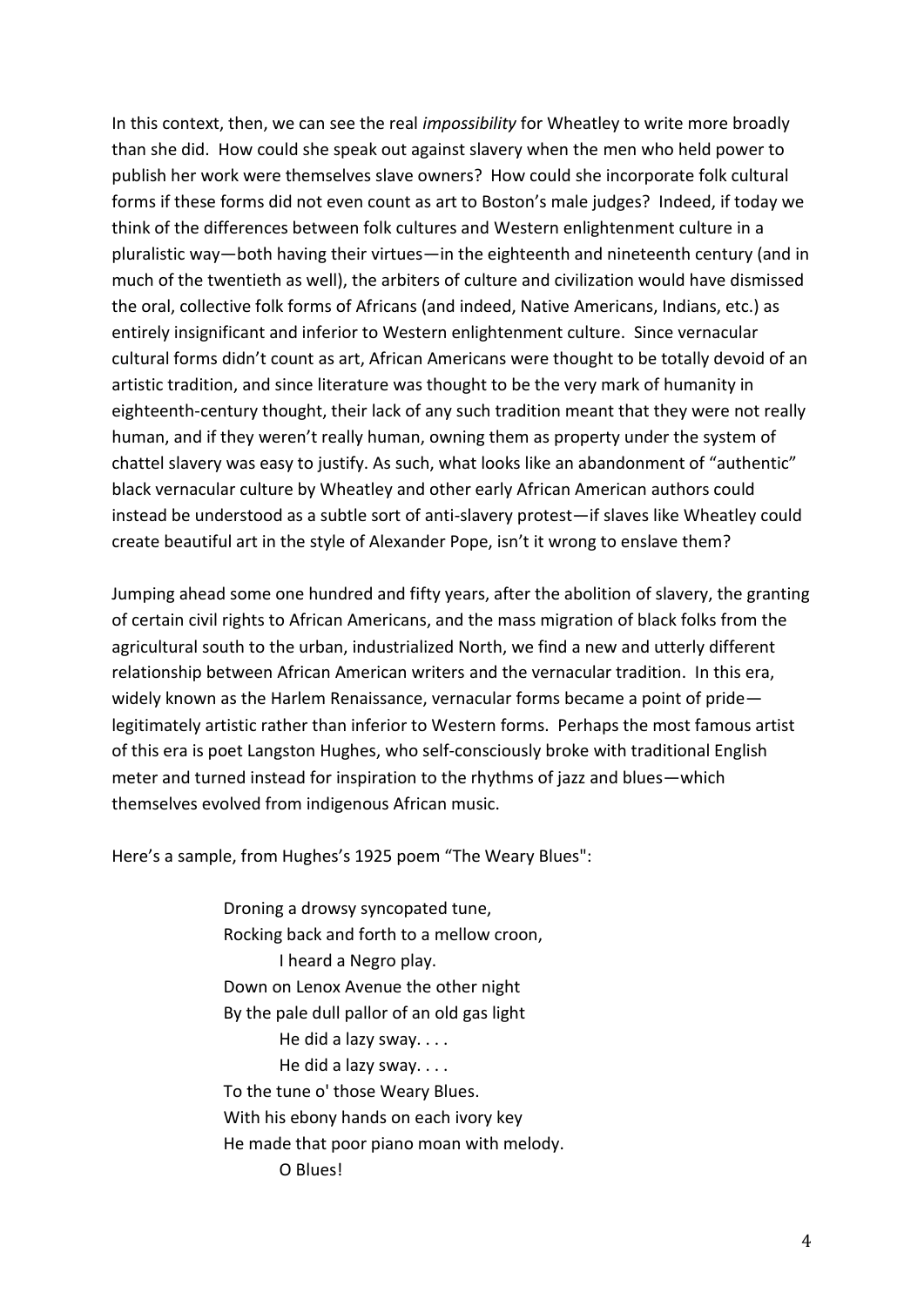Swaying too and fro on his rickety stool He played that sad raggy tune like a musical fool. Sweet Blues! Coming from a black man's soul. O Blues! (*Norton* 1294)

This poem celebrates blues and jazz both as subject—it's about a blues musician—and as form—it's syncopated, inviting the reader or listener to tap her foot along with the poem's rhythm.

While Langston Hughes is most famous as a poet, he also served as a spokesperson of the Harlem Renaissance, aiming to put defining terms to the movement as well as to African American literature as a budding genre. In his 1926 essay "The Negro Artist and the Racial Mountain," we find him testifying that mere racial phenotype does not make one a so-called "Negro Artist"; something more in terms of subject matter is required. He starts off by discrediting artists who want to set aside their racial identity, when he says:

> One of the most promising of the young Negro poets said to me once, 'I want to be a poet—not a Negro poet,' meaning, I believe, 'I want to write like a white poet'; meaning subconsciously, 'I would like to be a white poet'; meaning behind that, 'I would like to be white.' (*Norton* 1311)

Later in the essay, Hughes specifies in more detail what he believes it means to be a real "Negro poet," or even a real "Negro." Arguing that most "high class" black folks spend their time aping white culture, he praises the lower classes for being more authentically black:

> But then there are the low-down folks, the so-called common elements, and they are in the majority—may the Lord be praised! The people who have their hip of gin on Saturday nights and are not too important to themselves or the community, or too well fed, or too learned to watch the lazy world go round.... These common people are not afraid of the spirituals, as for a long time their more intellectual brethren were, and jazz is their child. (*Norton* 1312)

What we clearly see here is Hughes's belief that African Americans ought to embrace rather than shy away from the vernacular tradition—they should not be "afraid of the spirituals" and they should recognize that "jazz is their child." But what do we make of the associated fact that according to this description, to be authentically black is to be "common," "lowdown," "lazy," not too well learned or well fed, and carrying a "hip of gin"? Surely Hughes is attempting to carve out a fundamental difference between white folks and black folks, but isn't it disconcerting that that difference requires blacks to be uneducated and hungry?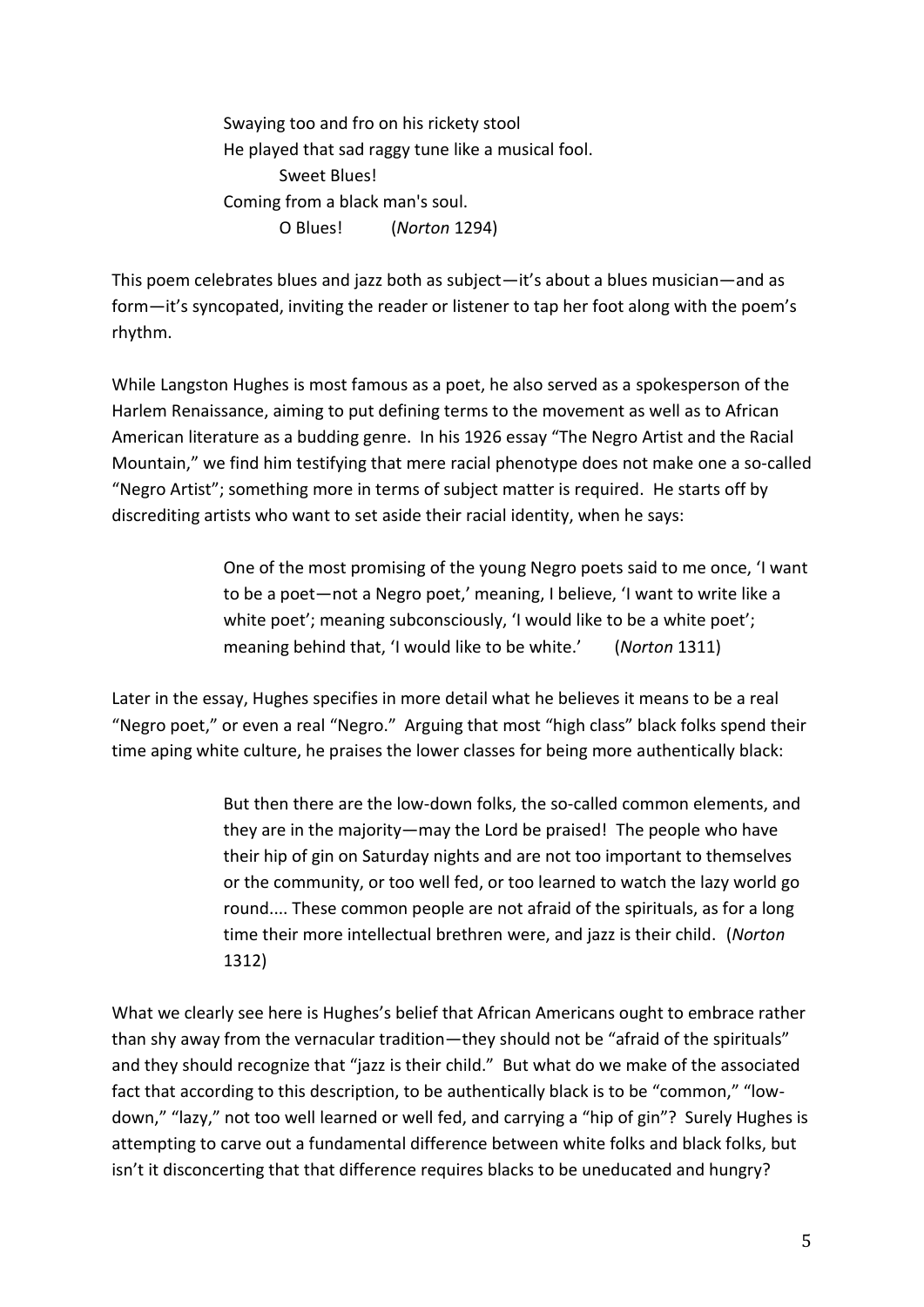Here is one clear problem to the test of authenticity, as Hughes created it and as current readers sometimes create it—it is often based on a social and economic hierarchy that keeps African Americans down in order to "keep it real," as the expression goes.

Ralph Ellison is one African American author who would likely object to Hughes's prescription for how black writers ought to position themselves. Most famous for his 1952 novel *Invisible Man*, Ellison's essays offer equally dense and brilliant accounts of racial otherness in twentieth-century America. In this excerpt from his 1958 essay "Change the Joke and Slip the Yoke," Ellison responds to another critic who had argued that Richard Wright, a contemporary of Ellison's, was a better black writer because he engaged more directly with the black vernacular tradition. Here's one sample of Ellison's rejoinder:

> I use folklore in my work not because I am Negro, but because writers like [T.S.] Eliot and [James] Joyce made me conscious of the literary value of my folk inheritance. My cultural background, like that of most Americans, is dual.... I knew the trickster Ulysses just as early as I knew the wily rabbit of Negro American lore, and I could easily imagine myself a pint-sized Ulysses but hardly a rabbit, no matter how human and resourceful or Negro. And a little later I could imagine myself as Huck Finn...but not, though I racially identified with him, as "Nigger Jim," who struck me as a white man's inadequate portrait of a slave....

My point is that the Negro American writer is also an heir of the human experience which is literature, and this might well be more important to him than his living folk tradition. (*Norton* 1578)

Were Langston Hughes to have responded to this essay, he might have argued that Ellison was similar to that poet whom he accused of wanting to be "white." But what I read in Ellison's words is a desire to be able to write as a singular person—a unique subject not limited to his racial identity or to the cultural inheritance of the black vernacular, but composed of a lifetime of various and diverse influences.

We have seen thus far several pitfalls of making the presence of African American folk forms a prerequisite for writing authentic black literature: such connections may be impossible (as for Wheatley) or they may restrict the literature to too narrow a portrayal of blackness. Here is another problem I wish to explore now: many times in American history, the prescription that African American literature should be rooted in the black vernacular has come not from inside but from out: from the white majority. In this way of thinking, to mark African American literature as distinctly tied to an "authentic" black tradition can turn out to be simultaneously a means of solidifying white superiority and power.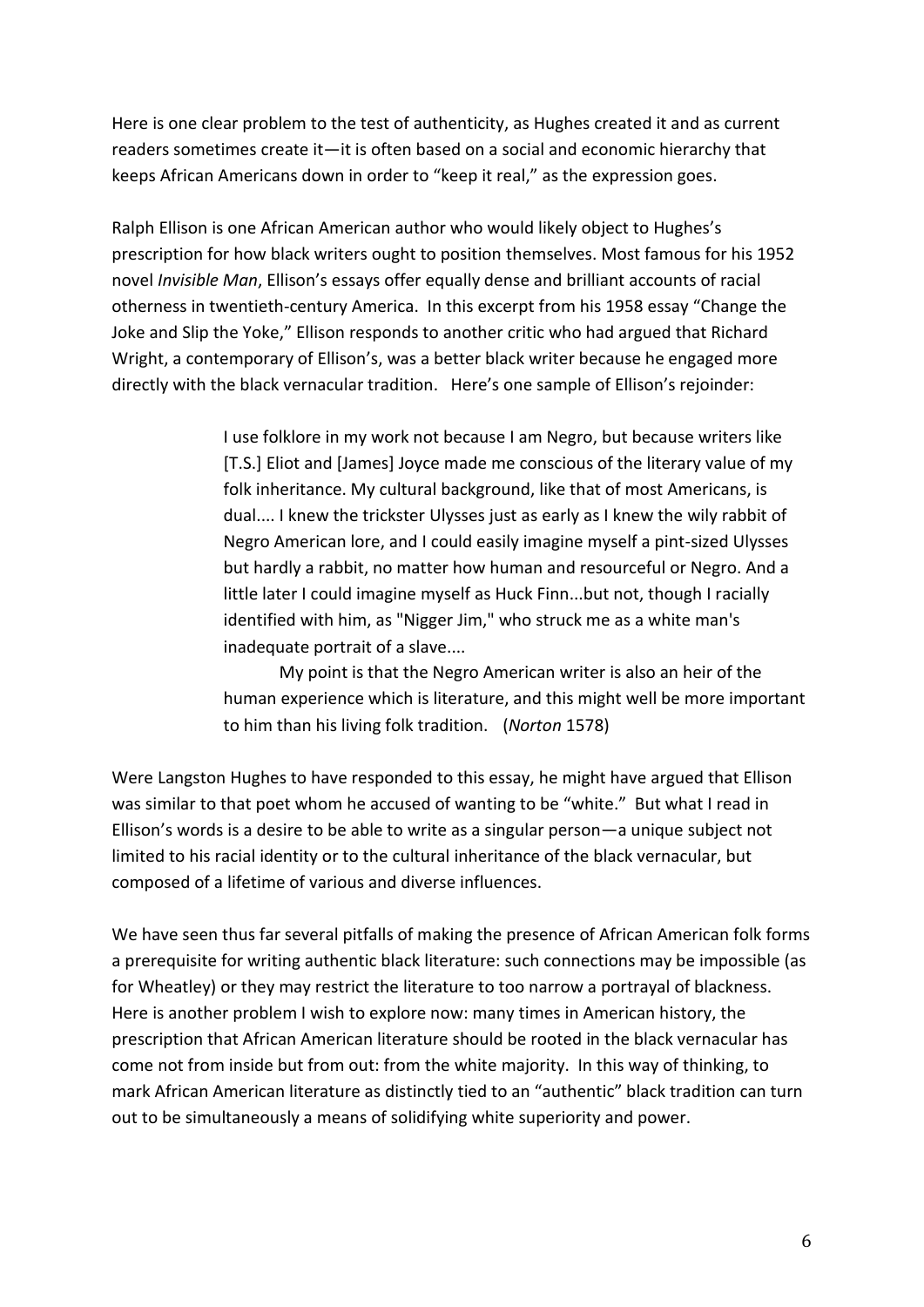The example of Paul Laurence Dunbar, a lesser-known poet and novelist from the late nineteenth century, provides an interesting demonstration of this dynamic. Dunbar was born to former slaves, but never knew slavery personally; he attended all-white schools and was an avid reader. He wrote two distinct styles of poetry—one, using the standard English in which he had been schooled; and the other, in African American dialect. First, here is an excerpt from an 1895 dialect poem, "When Malindy Sings":

> G'way an' quit dat noise, Miss Lucy— Put dat music book away; What's de use to keep on tryin'? Ef you practice twell you're gray, You cain't sta't no notes a-flyin' Lak de ones dat rants and rings F'om de kitchen to de big woods When Malindy sings.

You ain't got de nachel o'gans Fu' to make de soun' come right, You ain't got de tu'ns an' twistin's Fu' to make it sweet an' light. Tell you one thing now, Miss Lucy, An' I'm tellin' you fu' true, When hit comes to raal right singin' 'T ain't no easy thing to do. (*Norton* 916)

In this excerpt and what follows, Dunbar speaker creates a contrast between Miss Lucy's failed attempts to teach herself to sing and Malindy's comparative ease and mastery of good singing. What is fascinating about this poem—apart from its written representation of black oral speech—is the way it validates Malindy's "nachel" (or natural) singing over the "music book" Miss Lucy is trying to learn from. That is to say, the poem explicitly opposes "raal right singin'" (or black authenticity) and book learning, and thus makes a distinction similar to Langston Hughes's that we have just seen.

This becomes even more fascinating when we compare "Malindy" to a standard English Dunbar poem from the same year, titled "We Wear the Mask":

> We wear the mask that grins and lies, It hides our cheeks and shades our eyes,-- This debt we pay to human guile; With torn and bleeding hearts we smile, And mouth with myriad subtleties.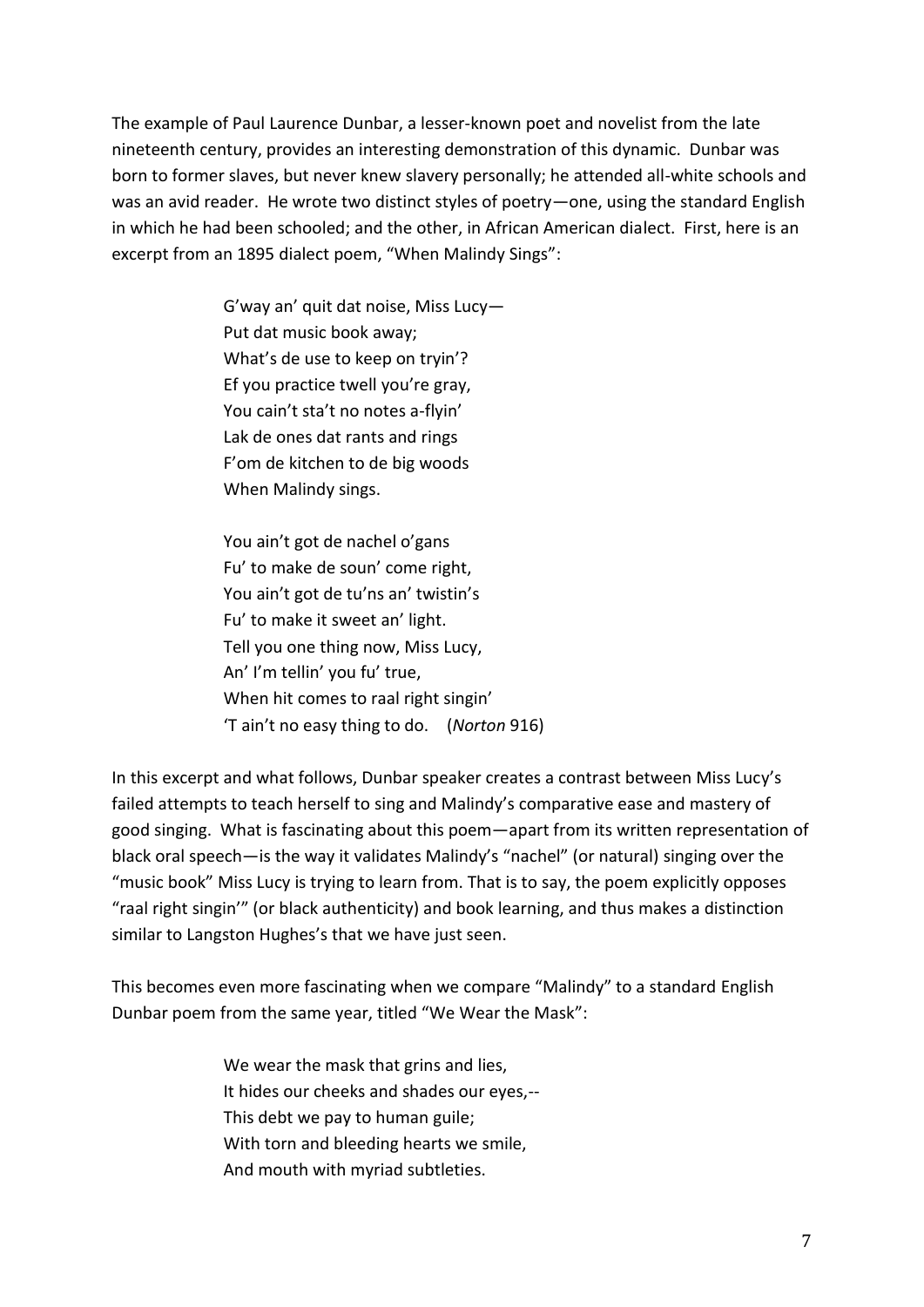Why should the world be overwise, In counting all our tears and sighs? Nay, let them only see us, while We wear the mask.

We smile, but, O great Christ, our cries To thee from tortured souls arise. We sing, but oh the clay is vile Beneath our feet, and long the mile; But let the world dream otherwise, We wear the mask! (*Norton* 918)

What is this "mask" Dunbar's speaker laments, a grinning mask that hides "torn and bleeding hearts"? Perhaps it is dialect—and the cheerful subject matter dialect always seems to be expressing in Dunbar's poems. If so, this is a compelling reversal of what we would expect: dialect would seem to be the natural and authentic expression of the black subject, but here Dunbar suggests it is instead an unnatural, smiling, and painful mask covering over his truer desire to write in standard English.

And why would Dunbar imply that dialect is more painful than pleasurable? It might have something to do with the way in which dialect, and black vernacular more broadly, were portrayed in white popular culture of the era. A generation after the abolition of slavery in 1863, African American oral and folk culture rose to prominence as objects of caricature in vaudeville and minstrel shows, as well as in advertisements and print culture. If African Americans were no longer naturally slaves, the color line between black and white became vaguer and blurrier. Depicting blacks not as modern urban workers, but as happy slaves down on the plantation, singing cheerful work songs and performing cake-walk dances, would recreate and reinforce that hierarchy for whites eager to regain their dominance. Given this context, it's easier to understand Dunbar's frustration with the well-known white editor who praised his dialect poems and discouraged him from writing in standard English; as he once wrote in a letter: "I've got to write dialect poetry; it's the only way I can get them to listen to me." Whereas for Langston Hughes, the African American vernacular provided a font of inspiration and racial pride, for Dunbar, it represented a devil's bargain, allowing him to gain readers while risking that his work would therein promote a limited, stereotypical picture of black people.

Nearly a century later, Amiri Baraka's surrealist play *Dutchman* (1969) presented more dramatically the hegemonic white mandate that African Americans adhere to a restrictive form of blackness. The one-act play depicts two strangers—Lula, a seductive white woman, and Clay, a young, naïve, aspiring black man—meeting on a New York subway. They first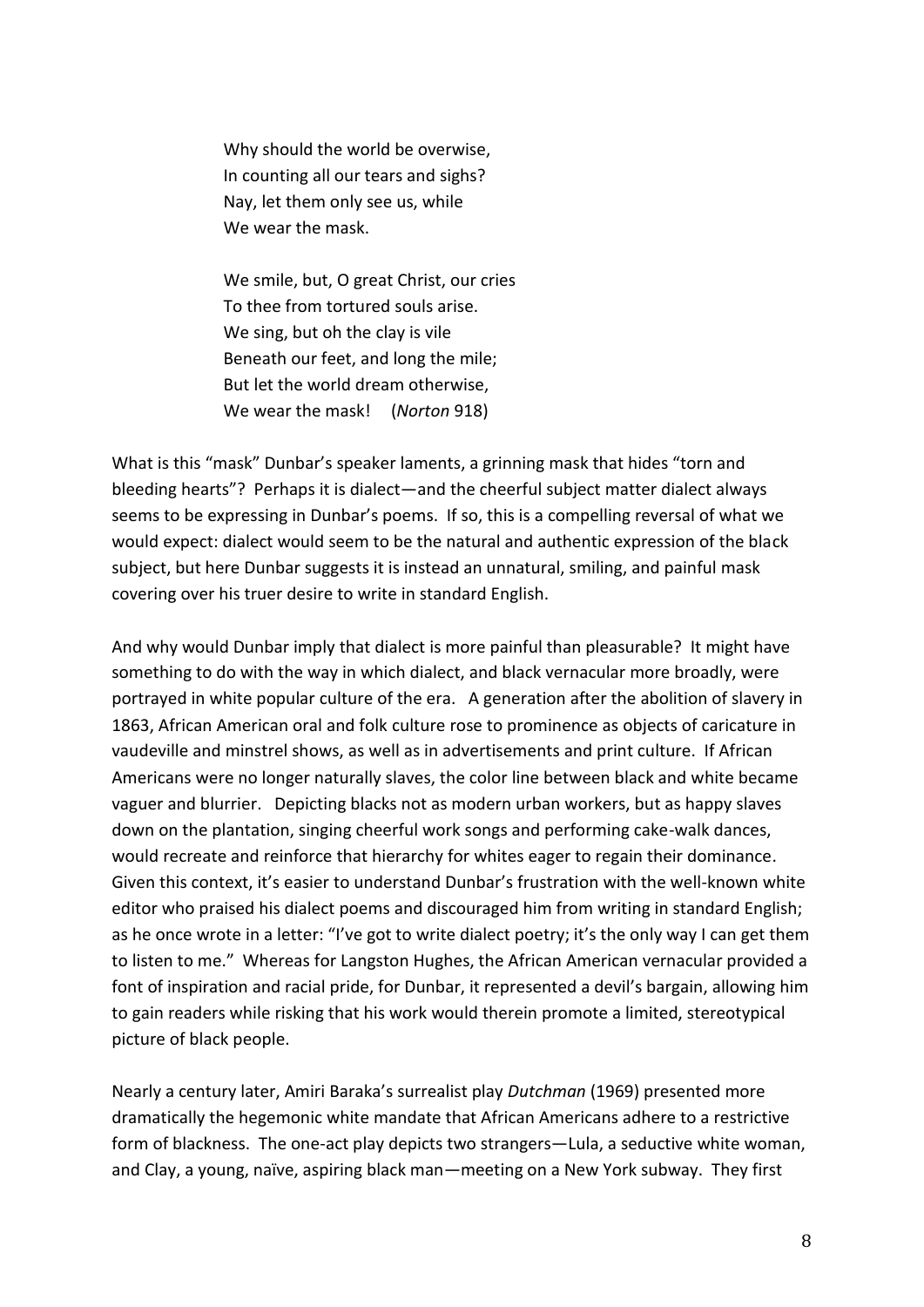banter flirtatiously, but soon their dialogue turns uglier, as Lula calls Clay out for failing to acknowledge his racial self as she understands it. She accuses Clay: "What right do you have to be wearing a three-button suit and striped tie? Your grandfather was a slave, he didn't go to Harvard." Lula bases these judgments in her presumed knowledge of African American folk forms, insisting that Clay join her in a public performance of the "belly rub" to prove his authenticity:

> Come on, Clay..let's do the thing. Uhh! Uhh! Clay! Clay! You middle‐class black bastard. Forget your social‐working mother for a few seconds and let's knock stomachs. Clay, you liver‐lipped white man. You would‐be Christian. You ain't no nigger, you're just a dirty white man. Get up, Clay. Dance with me, Clay. (*Norton* 1956-57)

When Clay finally loses his patience and lashes out at Lula, he angrily insists on his own authority on matters of blackness: "You don't know anything except what's there for you to see. An act. Lies. Device. Not the pure heart, the pumping black heart" (*Norton* 1958). And further, he bases this authority upon a superior knowledge of blues dance and music: "The belly rub? You wanted to do the belly rub?...you don't even know how…. [White folks] say 'I love Bessie Smith' and don't even understand that Bessie Smith is saying, 'Kiss my ass'" (*Norton* 1958). Yet while Clay's invective reclaims the black vernacular as belonging exclusively to black people, he doesn't have the last word—or rather, his words get invalidated when Lula suddenly pulls out a knife and murders him to silence him once and for all. The conclusion of *Dutchman* thus seems to suggest that any argument over black authenticity and black vernacular is ultimately trivial compared to the hegemonic violence of white superiority.

Baraka's implication that the demand for authentic blackness can become deadly may seem a bit hyperbolic, but I hope the examples I've shown succeed in demonstrating the pitfalls of rooting African American literature too rigidly in a certain origin or formula or subject matter, be that vernacular culture or any other prescribed racial form. To be clear: I do not wish to argue that we should abandon the category of African American literature—or any other hyphenated minority literature for that matter (Native American, Asian American, Indian American)—although such arguments are common in what many consider a "postracial" historical moment. And moreover, I do think that studying African American writing with black vernacular in mind can enrich our study of that literature greatly. But insisting that black writers engage with the folk tradition—or indeed with any content or form—to qualify as authentically black involves projecting our own desires and wishes onto a text rather than reading it for what IS there. I advocate that we move away from these insistences, choosing rather to read African American authors, texts, and characters in a way that privileges multiplicity over singularity.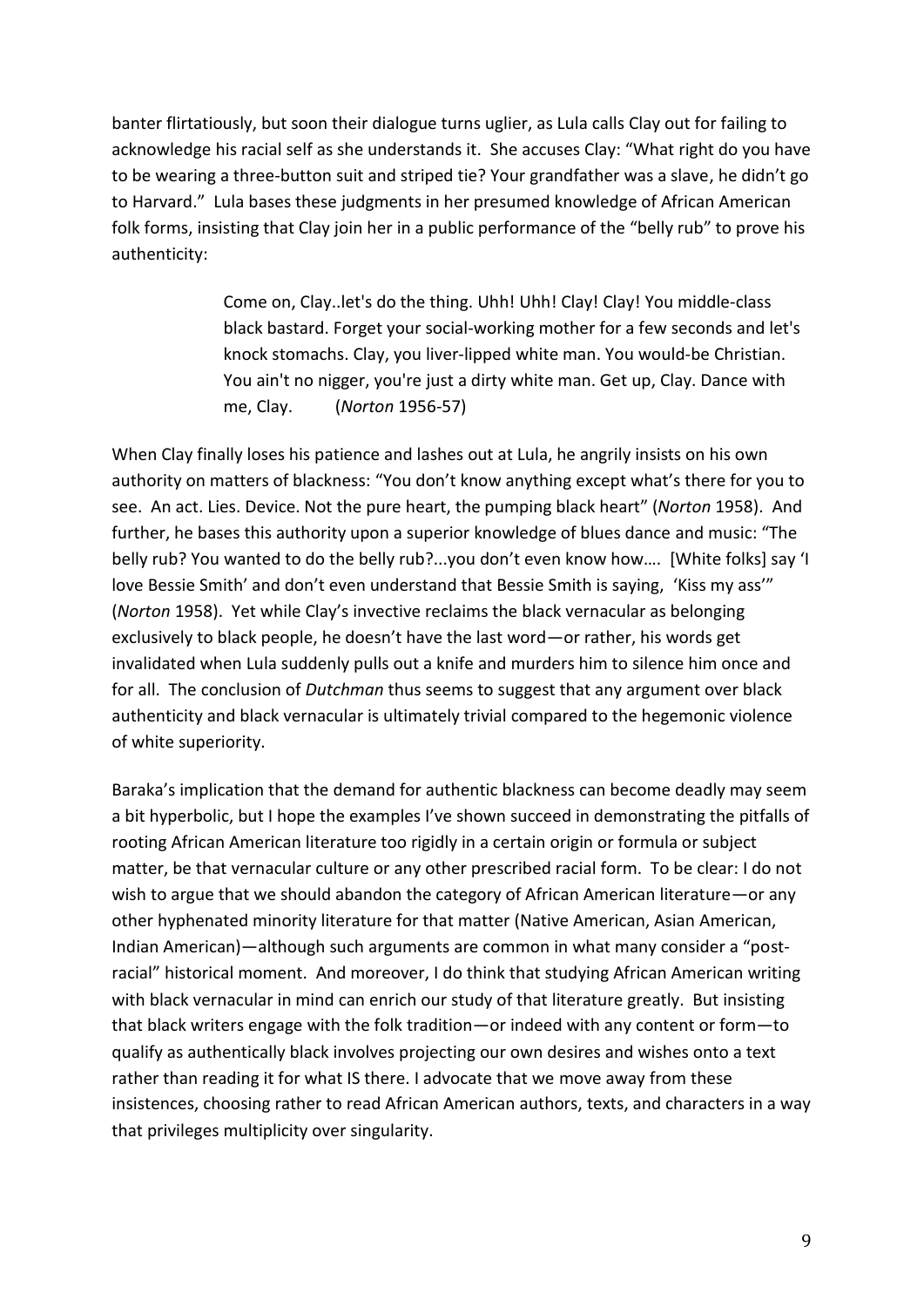Too often, critics and scholars of minority literatures read and interpret in what I call an **evaluative** mode, asking questions of texts such as:

- How true is this text to the African American (or woman's, or working class) experience?
- How well does it reveal, and how loudly does it protest against oppression (e.g. racism, or sexism, or classism)?

Instead, I propose that as readers, scholars, and teachers, we practice an interrogative mode, pursuing questions such as:

- What does it **mean** to be black in this text?
- What are the signifiers of race and how do they intersect with those of class and gender?
- How does the character's sense of racial/gender/class identity change or evolve throughout the narrative?
- What might be some essential paradoxes or contradictions in the way othered identity and community get characterized?

I suggest this approach not simply because I dispute the hubris involved when we subject literature—or people—to a litmus test, but also because I think literary analysis, with its openness to ambiguity and valuing of multiple interpretations, can be a particularly useful vehicle for thinking more deeply and complexly about categories of identity. By checking our presumptions at the door when we read, we can push beyond letting literary texts affirm *what* we already know and believe about identity, oppression, and power and instead investigate *how* each text constructs its own representations of identity, oppression, and power.

In this way, we can avoid what Nigerian novelist Chimamanda Adichie calls the "Danger of a Single Story." That is the title of her brilliant TED talk from 2009. Reflecting on how her native place of Africa is often perceived (as a land of mere poverty, war, and sickness) as well as on how her work has sometimes been criticized for not being "African" enough," she says:

> to insist on only these negative stories is to flatten my experience and to overlook the many other stories that formed me. The single story creates stereotypes, and the problem with stereotypes is not that they are untrue, but that they are incomplete. They make one story become the only story.

To avoid "the single story" when it comes to African American and other minority literatures means avoiding the temptation to evaluate a work of literature based on whether it is "black enough," or "feminist enough," or "political enough." Exposing oppression and creating solidarity among those oppressed are important tasks, but literature, I contend, is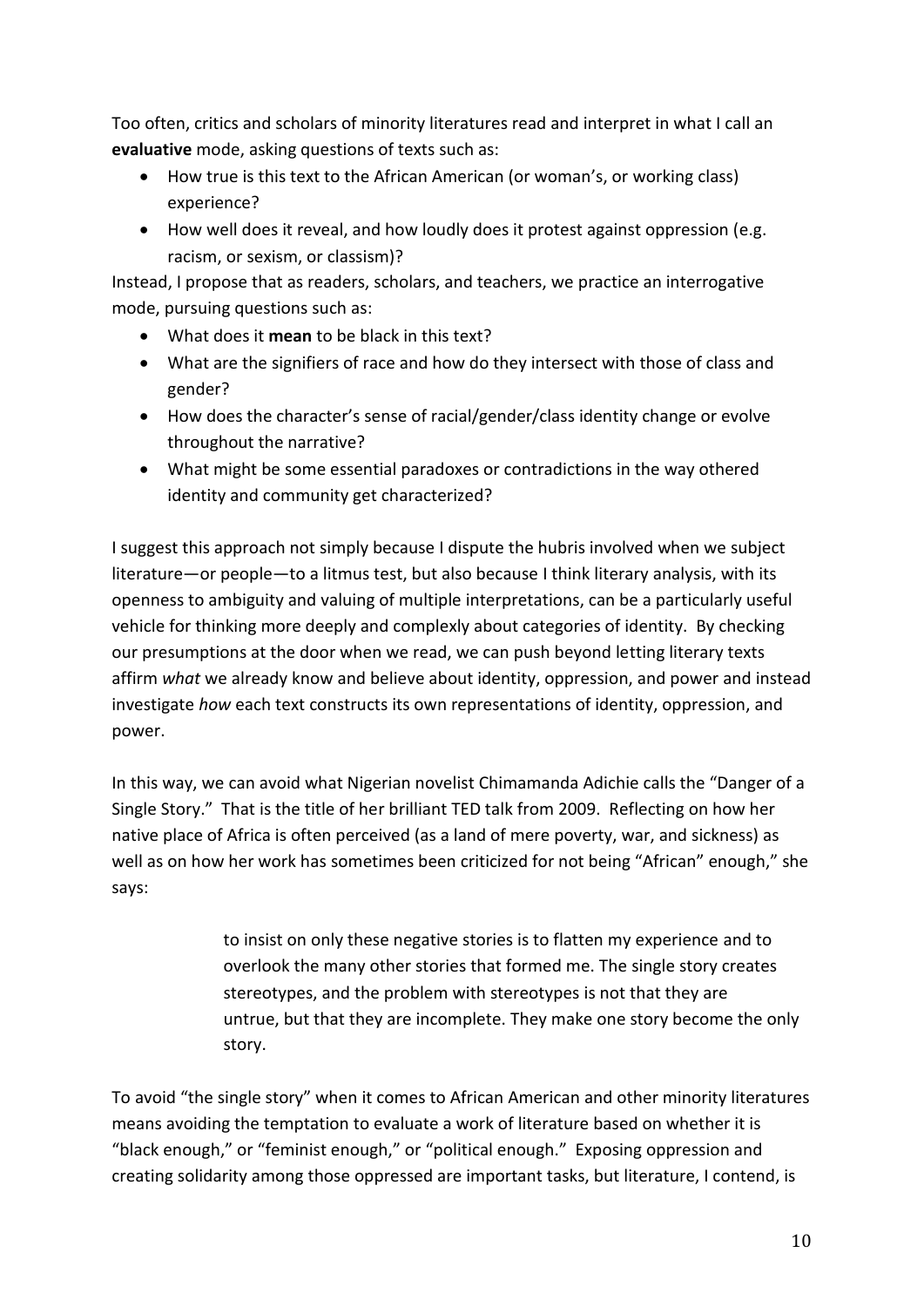better positioned to get us to multiplicity, complication, and thereby to new discoveries about the things we already thought we knew.